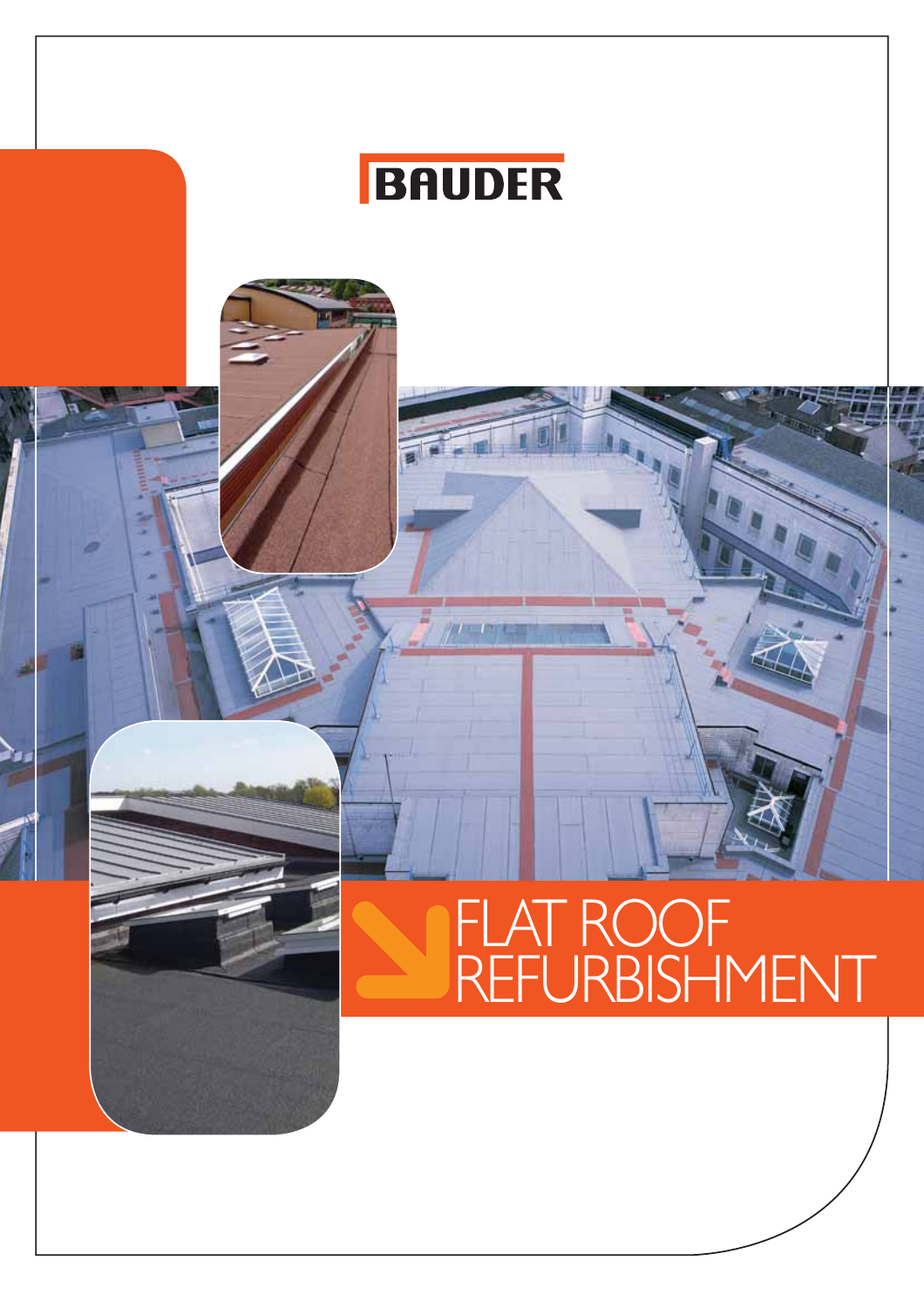

**PROJECT:** Ethelred Estate, London Borough of Lambeth

# IALLENGE

The roof on this residential building had exceeded its serviceable life and was experiencing serious water ingress. The client wanted to not only repair the failing roof but to add value to the local community and surrounding environment by retrofitting it with a high quality, aesthetically pleasing green roof system. Insulation upgrades were also necessary to satisfy building regulations, and work hours had to be agreed with local residents to keep disruption to an absolute minimum.

# SOLUTION

Due to the building's exposed location, wind uplift calculations were performed prior to the installation, making sure the new roof could resist the weather conditions it is likely to experience. Bauder's premium extensive green roof system, BTGRS, was specified because it delivers unrivalled reliability, performance and durability, and is suitable for all types of green roof landscaping options. The system build-up included Bauder's 90mm PIR FA-TE insulation for superior thermal performance, ensuring the roof achieved the required 0.25 U-Value.

Despite design and logistical challenges, the new roof system was delivered on time and to budget transforming the housing estate in terms of appearance, performance and functionality. All deliveries were scheduled as not to conflict with vehicles moving in and out of the facility.

*"This project boasts top quality roofing products and workmanship, which is highlighted by the fact that the Bauder green roof is still thriving today, over ten years since it was originally installed."*  Building Manager, WATMOS

# **PRODUCTS**

Plant E is a root resistant bituminous capping sheet with a life expectancy in line with the design life of the roof.

XF301 is a lightweight and easy to maintain sedum blanket that provides instant greening to the roof.

PIR insulation has the best insulation rating of all widely-used flat roof thermal insulation materials.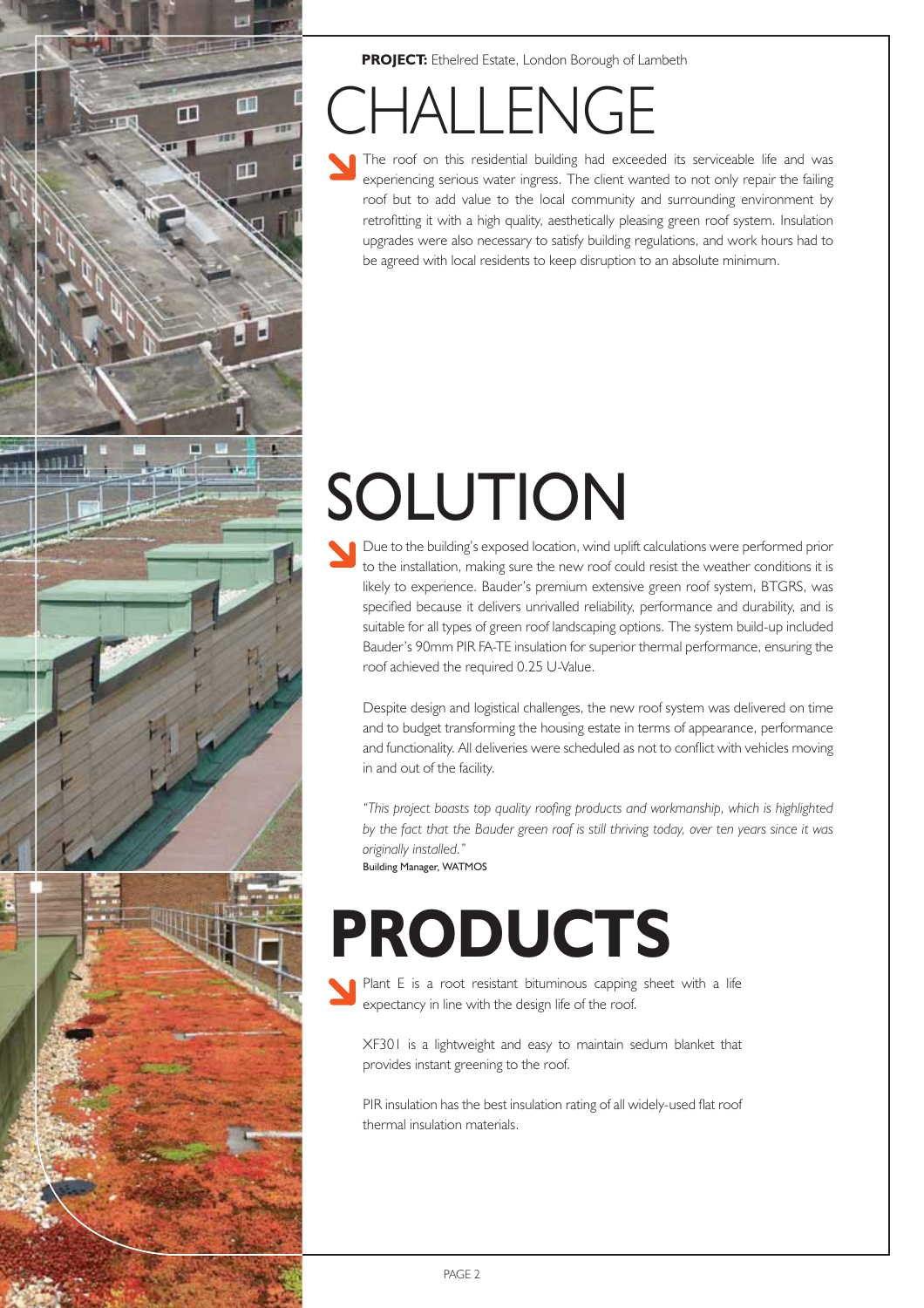## BAUDER, RESTORING YOUR FLAT ROOF

Many traditional flat roofs, installed over 25 years ago, are now reaching the end of their serviceable life and need reviving before water ingress disrupts operations. Re-establishing the integrity of your flat roof takes careful consideration, and we understand that you want to ensure your refurbished roof will be correctly specified to meet both the needs of the building and your budget, reliable and trouble-free, long lasting and come with a comprehensive guarantee.



### Making the Right Decision

You make the right decision by coming to Bauder as our diverse portfolio of roofing solutions gives you the reassurance that we will recommend the right waterproofing system for your project.

Our products are fully compatible and give you a single source of supply, and therefore a single point of contact for everything, including the guarantee.

We are totally committed to providing you with value, delivering the best possible service and technical support with superior products at a competitive price.

### People Create the Difference

A good project requires teamwork, and our people give a unified approach to delivering a successful flat roof starting with our receptive service through well-informed advice, reinforced with technical expertise for the correct design and specification, fully supported by our office and warehouse logistics, and maintained on site by our installation specialists.

Bauder is a people business with you at the centre of everything we do; our focus on your needs is what gives us a reputation and track record that is second to none.

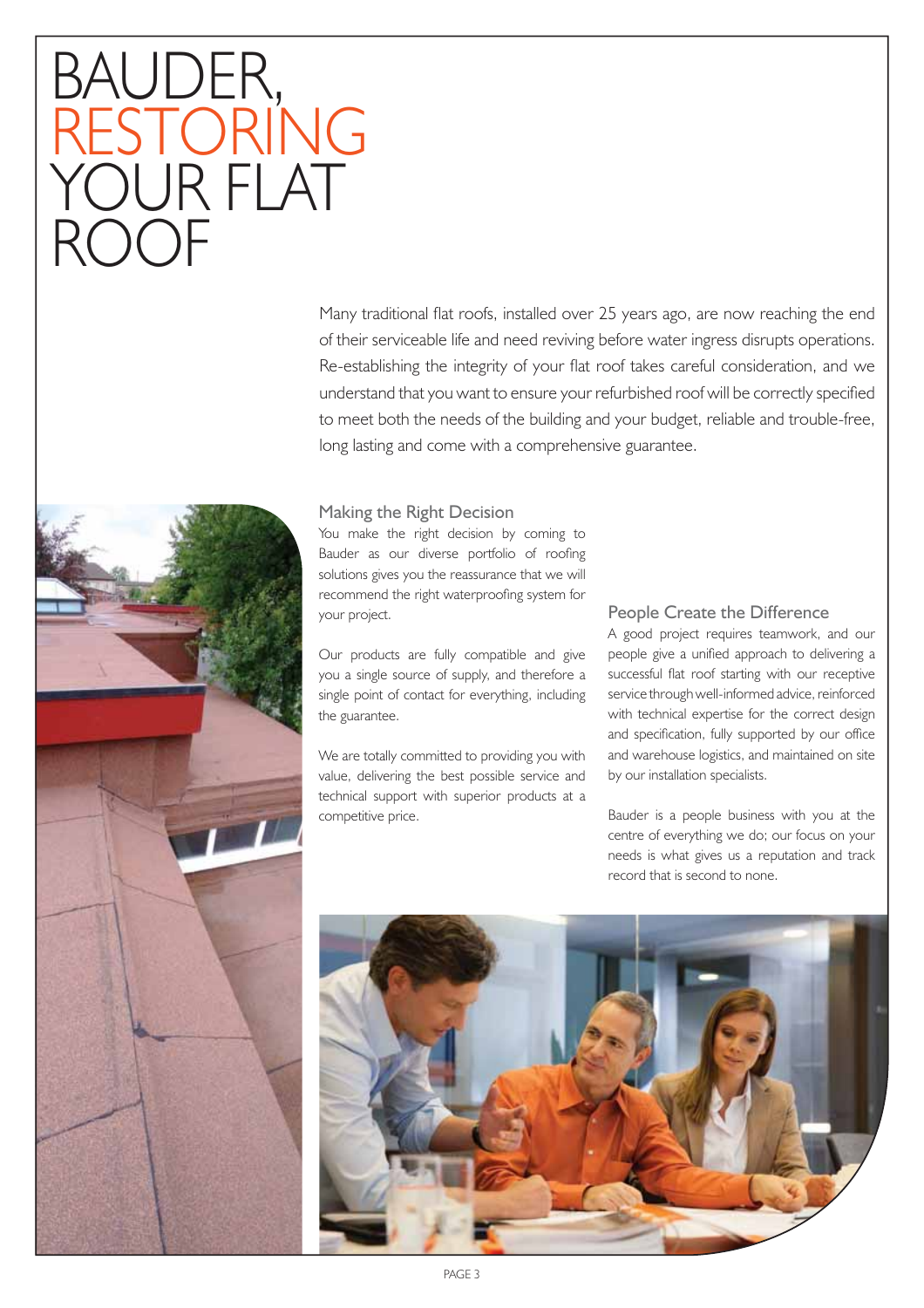# IT'S ALL ABOUT THE SERVICE

Your project is as important to us as it is to you and that is why the survey report you receive will examine all aspects of your roof, consider the problematic areas and propose the right waterproofing solution to meet the needs of the building and that of each roof area.



### Your report is produced once a full inspection of the roof's condition has been completed by your dedicated technical manager and encompasses: Roof Survey Report

- Analysing the current roof covering and investigating the deck structure.
- **E** Consideration of insulation upgrades to achieve required U-values.
- **E** Consideration of drainage effectiveness and falls.
- **E** Detailing of all roof penetrations and connecting interfaces.
- **Inplications of any additional weight loading.**
- **No Wind uplift calculations and required fixing methods and restraint.**
- **E** Recommending the correct course of action and remedial measures necessary.
- **In** Impartially specifying the right waterproofing system to meet building needs and budget.
- **E** Recommending our best suited approved contractors to install the replacement waterproofing on your project.
- **u** Outlining the guarantee ensuring it meets project expectations.

Following the roof survey, our technical team create your tailor-made roof specification with CAD drawings and technical calculations for the successful Bauder approved contractor to deliver to.

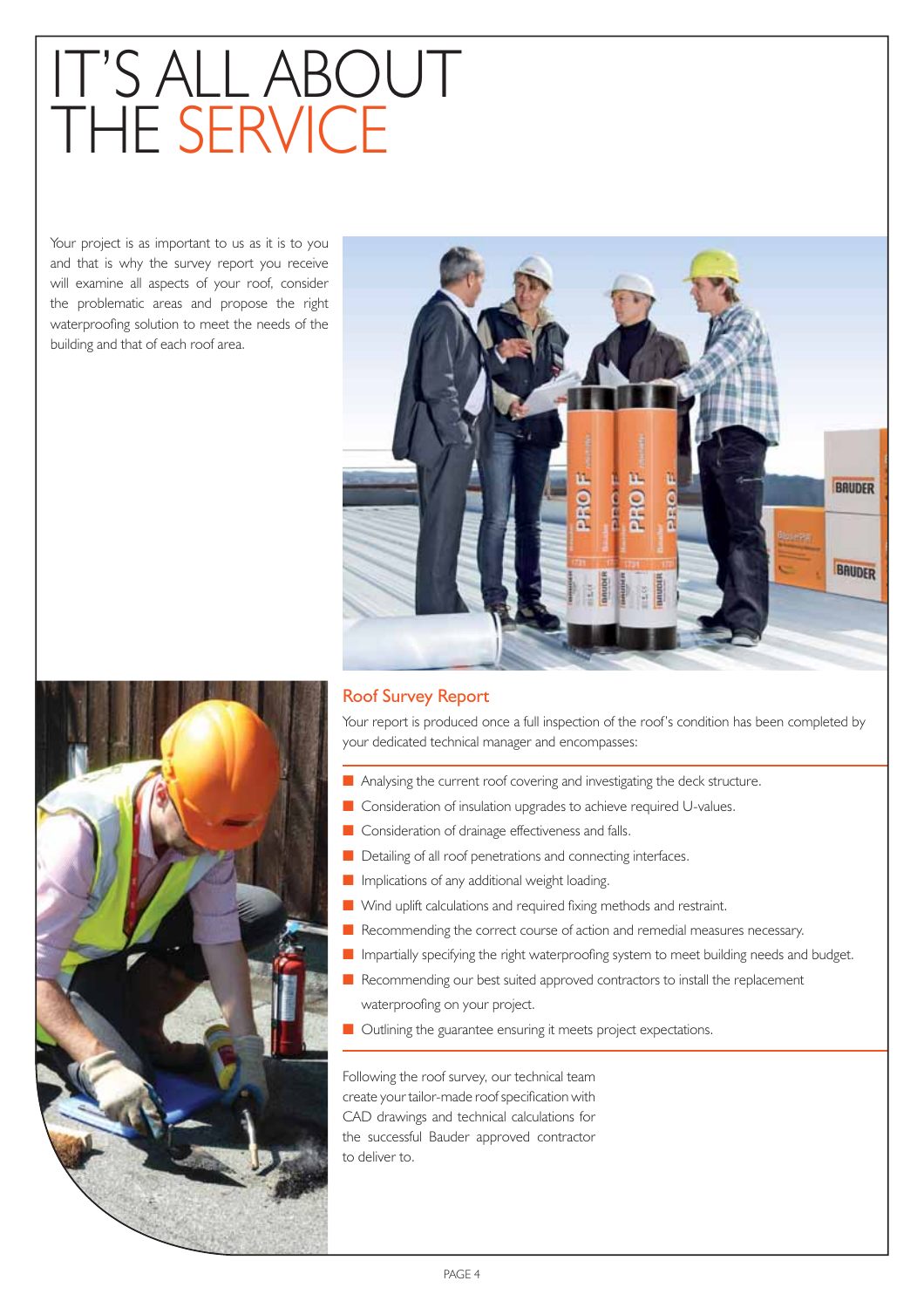# APPRECIATING THE CHALLENGE

Your roof may well be experiencing challenges that a visual appraisal cannot always detect. Technical testing methods can be employed to determine the scope of works required and provide you with graphic evidence of your roof's condition. Armed with this information we can make informed decisions about how to action any defects, and extend the life of your roof. The roof analysis methods we can perform are:

### Core Samples

Investigative core samples assess your current roof construction and the condition of the substrate. This sample is taken by your area technical manager in order to determine the course of remedial action and is included as part of our no obligation survey.

### Moisture Mapping

Non-destructive method of testing for trapped water within a flat roof build up. A moisture gauge is used to pinpoint the presence of dampness within the roof structure to depths of 200mm with the results delivered as a topographical map.

### Thermographic Imaging

Non-destructive testing method that identifies defective roof areas currently allowing water ingress, which could remain undetected using standard inspection techniques. Thermographic surveys are conducted using infra-red technology to identify thermal irregularities, with recordings converted into a clear image of the roof's condition.





### Refurbishment Solutions

Once the condition of the existing deck has been determined there are a variety of options available for refurbishing your current waterproofing; completely stripping up the failing system, partially overlaying it or keeping it in situ and overlaying it entirely. All of these refurbishment options have their benefits, and we will advise you as to which one is most suitable and cost-effective based on the results of your survey.

### Complete Strip-Up

### **Necessary when:**

High levels of moisture are present or there is doubt over long-term roof integrity.

 Original deck is no longer structurally sound due to water ingress.

Partial Overlay

### **Most suitable when the:**

Elements of the original build-up can be used without compromising system integrity.

Contained roof areas are failing but are identifiable.

Roof has leaked but not caused structural damage.

### **Overlay**



### **Most suitable when the:**

Existing top layer is in good condition and compatible with the new system.

Roofing system needs upgrading to meet Building Regulations.

Moisture present is limited and has not affected the roofing system.

Existing cladding can accept profiled insulation.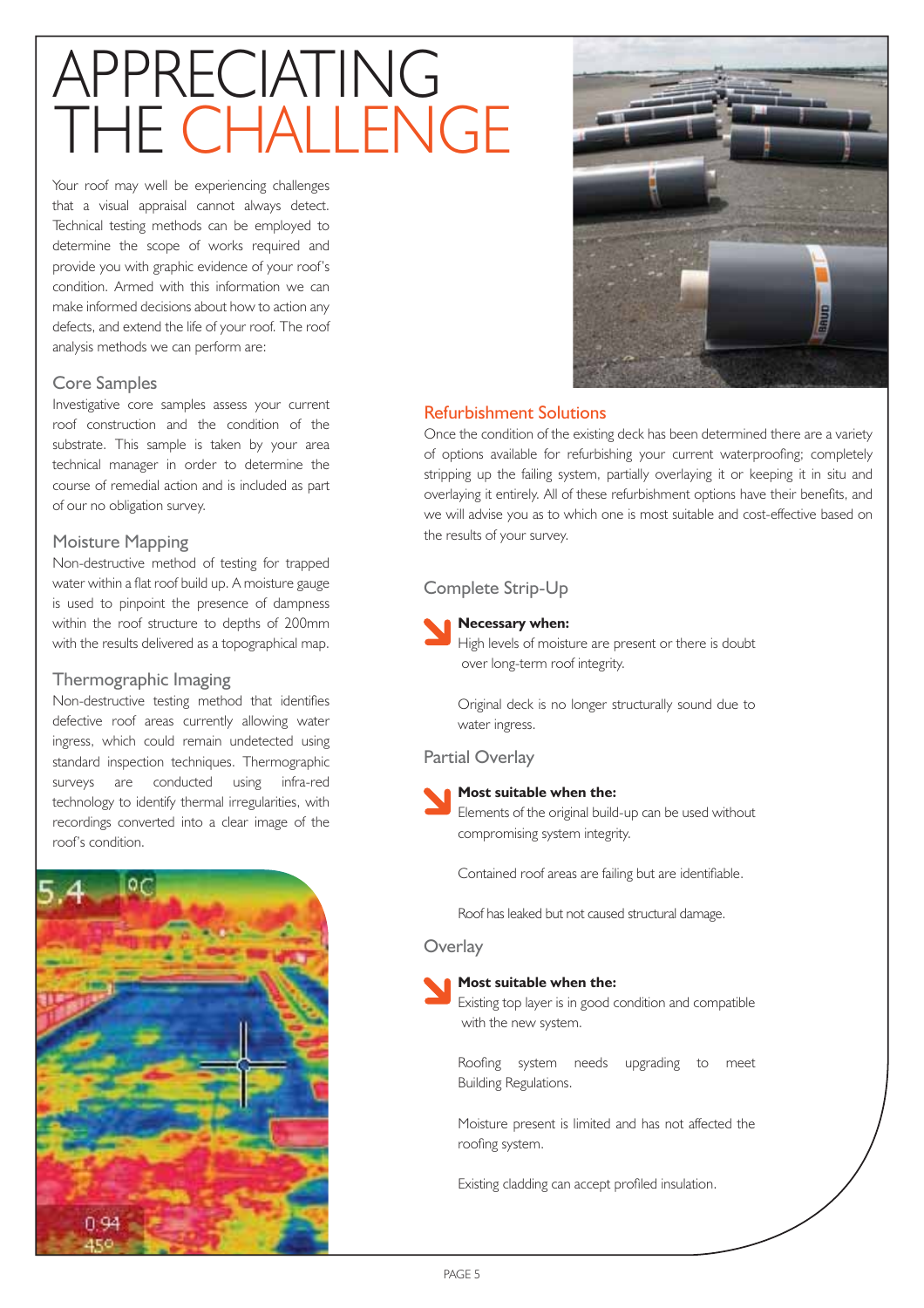You give us your remit either at your office or on site. We will discuss the roofing project and any historical problems with water ingress, your preferred system application, your budget and how the programme of works can be formulated.

### **Brief and Consultation**

**1**

A full final inspection is completed on the works by our site technician team following rigorous approval criteria before the guarantee is issued. Our guarantee covers all elements of product, design and installation of the Bauder system.

**TURNKEY** 

**SERVICE** 

## **6 Sign Off and Guarantee**

Once the Bauder approved contractor has been appointed, a pre-contract meeting will make sure that the project delivery is well coordinated. The works are closely monitored by Bauder site technicians with regular inspections and 'live' time reports to ensure quality and waterproof integrity of the roof.

**5 Installation of the Roofing Solution**



**SI**

STE<br>STE

 $\mathsf{IS}$ 

 $|\top \top$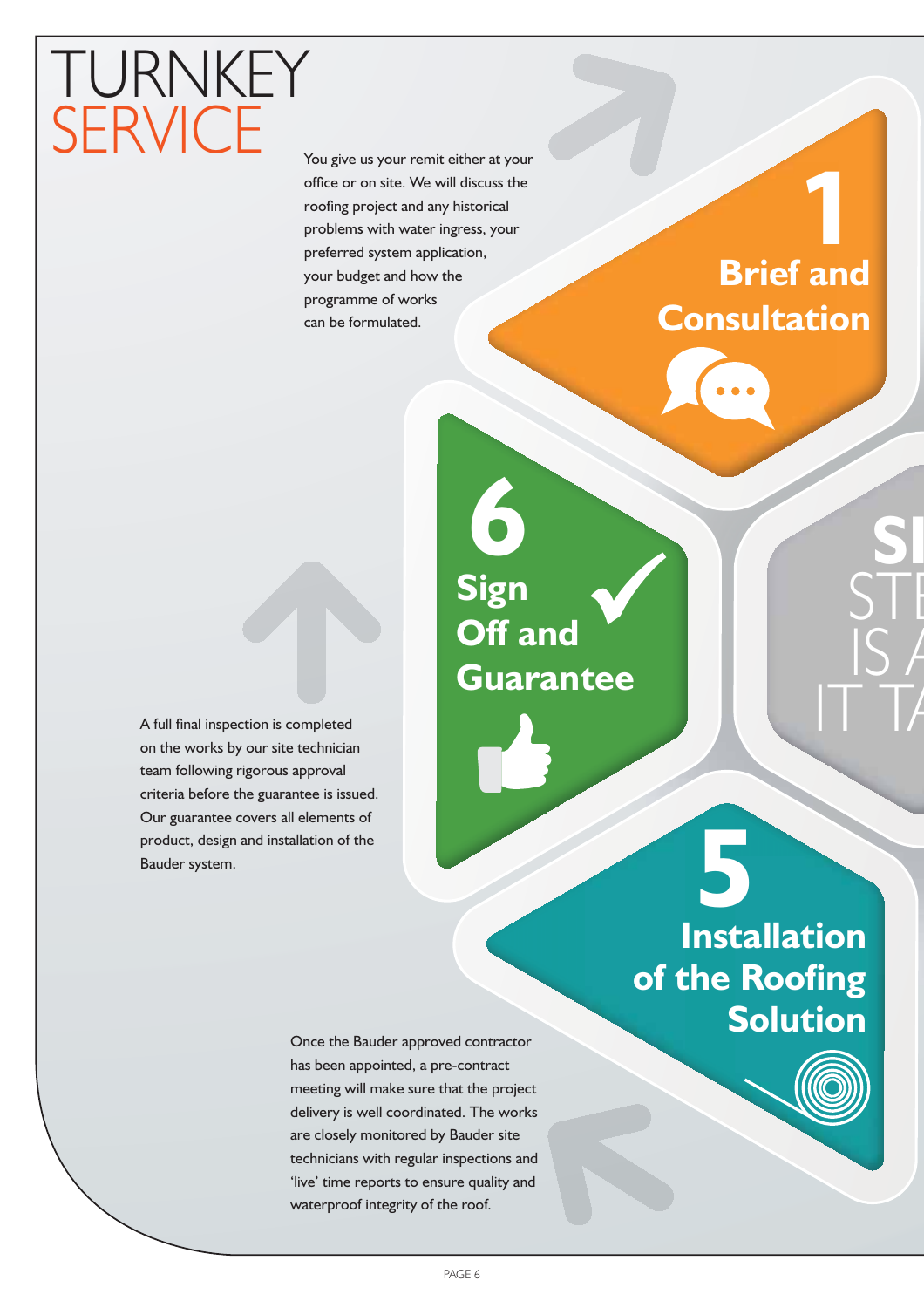We will perform an honest and detailed appraisal of all roof areas to assess the current roof covering, insulation type, deck construction and design considerations. Additional technical roof diagnostics can further locate specific areas of water ingress.

### **3 Report, Design and Specification Service**

You will receive the detailed survey condition report and the specification package for your project, which answers your brief and meets the needs of the building. Together we can then determine which solution best matches your requirements.

**4 Contractor Selection**

**IX**

EPS

**Roof**

**2**

**Survey**

ALL

AKES

The Bauder approved contractors best placed to deliver your new roof will competitively price and tender for your project. Our national network of contractors undergo a rigorous selection process and their installers are trained specifically in the application of our systems, so you are ensured an expert installation.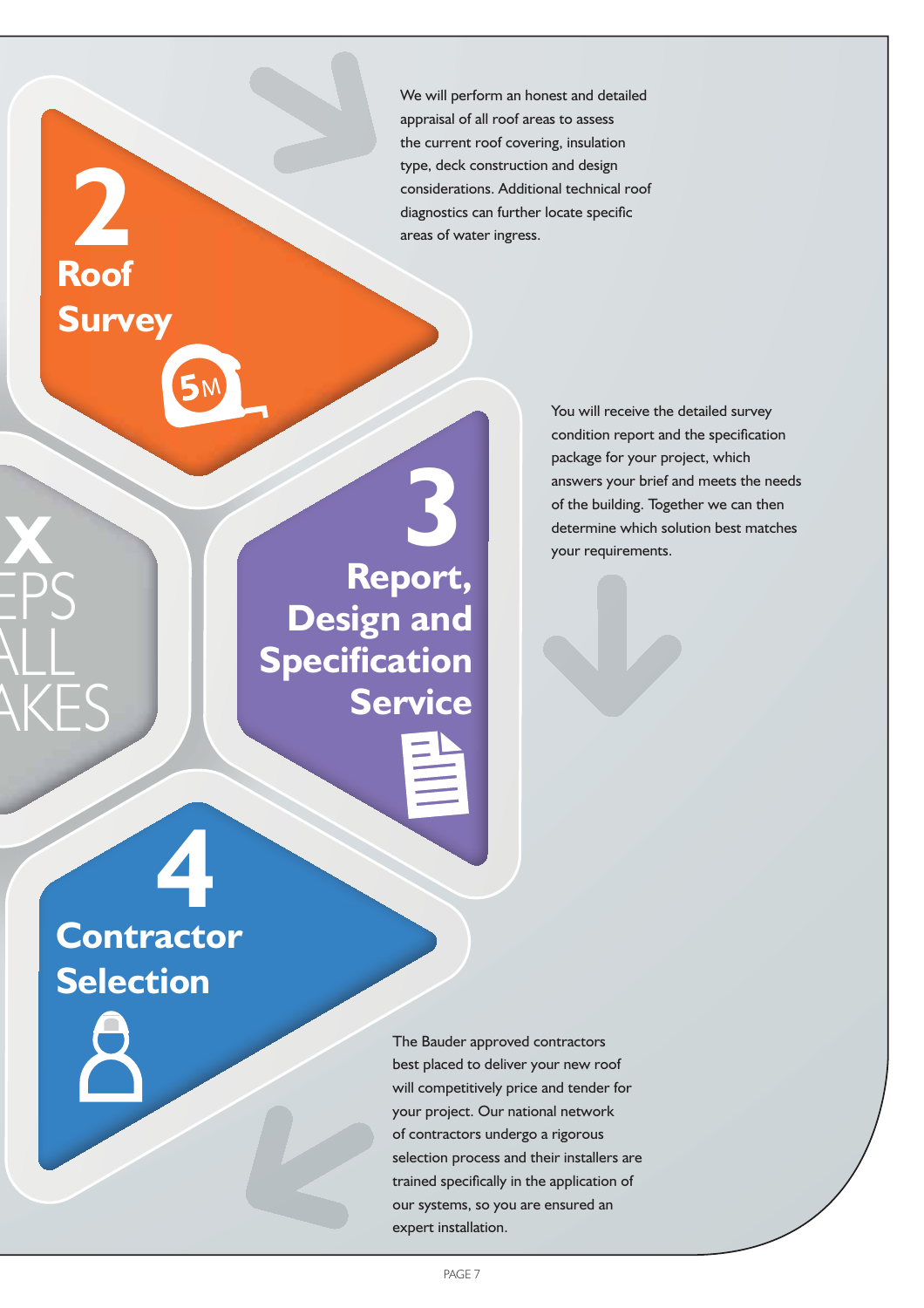# ROOFING SOLUTIONS



### MULTI LAYER WATERPROOFING

High performance reinforced SBS modified bituminous membrane systems with robust, long life expectancy that can accept levels of maintenance traffic and roof top equipment without additional protection. High thermal performance is achieved when incorporating PIR insulation.



**E** Long term durability **E** Cost effective **Robust guarantees** 





### SINGLE LAYER WATERPROOFING

Flexible systems with the option of selecting a single layer capping sheet comprising a bituminous or single ply synthetic membrane. All membranes are reinforced and fully compatible with our PIR insulation for upgrading thermal properties of a roof.



**Quick installation E** Lower capital cost **Resilient systems** 



### SAFETY DETERMINED WATERPROOFING

Self-adhesive bitumen membrane system with hot air activated lap welding that provides a safety conscious installation making it ideal for when buildings need to remain in use during works.



- **E** Life expectancy in excess of 30 years
- **E** Safety determined installation
- **E** Building remains in constant use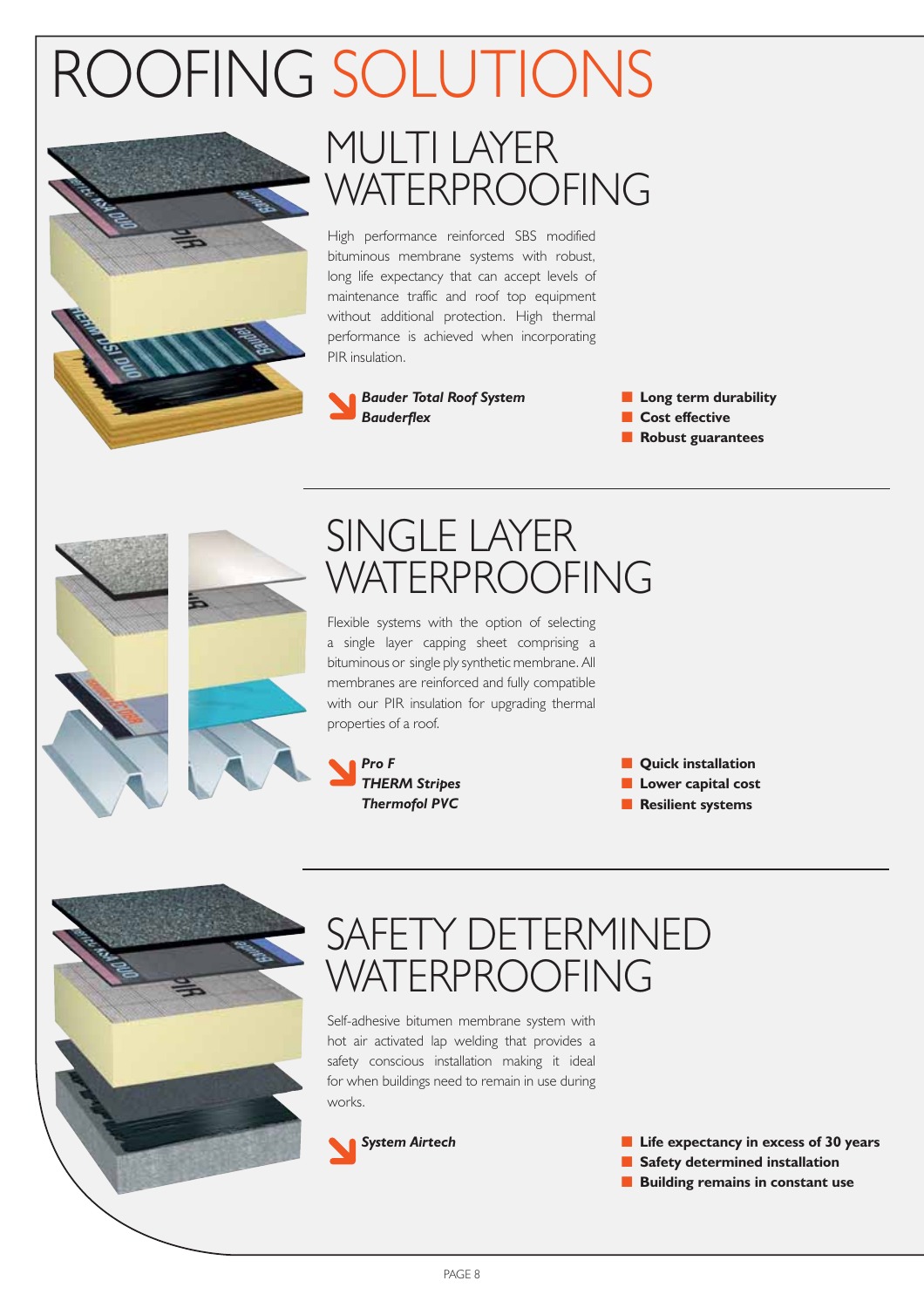### COLD APPLIED LIQUID SYSTEMS

Using fast curing resin technology to deliver a homogenous roofing solution that is durable and easy to apply. This system lends itself to overlaying a current roof which is reaching the end of its serviceable life.

 *LiquiTEC Roof LiquiTEC Balcony and Walkway*







## ROOFLIGHTS

Advice and guidance in the selection of suitable rooflights, AOVs and roof glazing. Rationalisation of current lighting scheme is often considered.



- **Fully compatible with all our waterproofing systems**
- **E** Certified fire and thermal **performance**
- **E** Guaranteed for the same duration as  **the roof system**



## OUTLETS AND TRIMS

Our outlets, trims and other accessory items are fully compatible with our waterproofing systems to ensure that all elements of the roof are consistent.



- $\blacksquare$  Integrated compatible products
- **E** Single source guarantee
- **Maintain aesthetics and integrity of the roof**

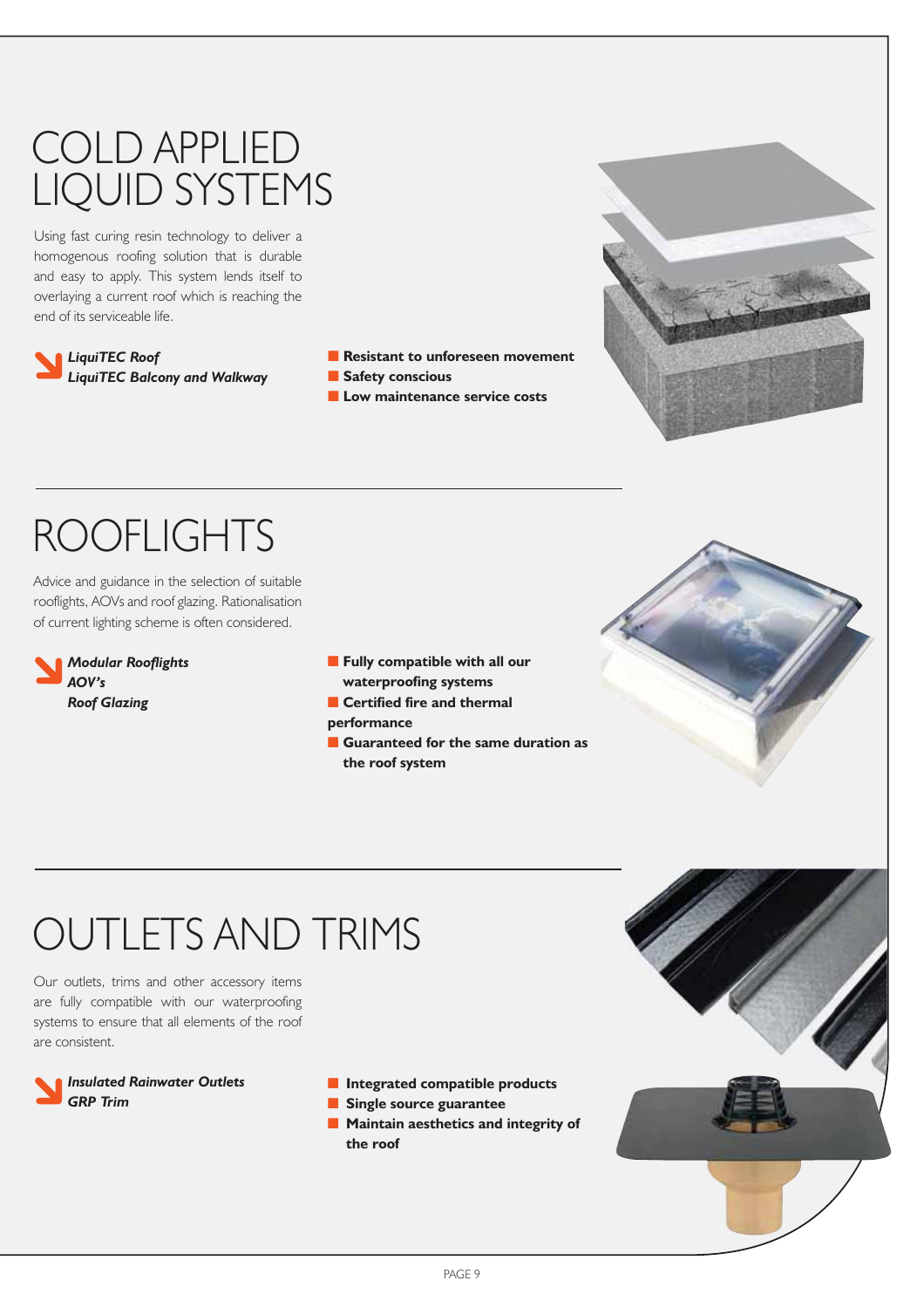## RANSFORMING YOUR ROOF WITH LIONAL UP

**A flat roof can be more than just a waterproof covering for a building; it can become an energy generation site or a habitat for smaller elements of wildlife.**

### Renewable Energy

Retrofitting photovoltaic panels creates a solar roof that produces electricity for the building's use, and brings all the benefits of low maintenance renewable energy generation to your project.

The BauderSOLAR solution is the lightest crystalline panel system available, only weighing 13kg/m<sup>2</sup>, and is easily and quickly installed on the newly completed bitumen membrane or single ply roof. The solar array carries a single point guarantee that matches the duration of the waterproofing system.

What sets this system apart from others is the unique membrane-to-membrane welding installation method which means that the waterproofing won't be drilled or penetrated with fixings and is therefore a risk-free mounting system, safeguarding the integrity of the roof.

#### Environmental Green Roofs

Enhancing the environmental benefits of a roof with a lightweight vegetation solution gives ecological and aesthetic value as well as providing a protective layer over the waterproofing to extend its life expectancy. A green roof also has excellent acoustic qualities, reducing disruptive noise entering the building.

The Bauder extensive green roof systems are designed to support low maintenance, selfsustaining plants and the various options for substrate and drainage/reservoir board depths give different levels of rainwater attenuation and water storage to support a wide range of plant species.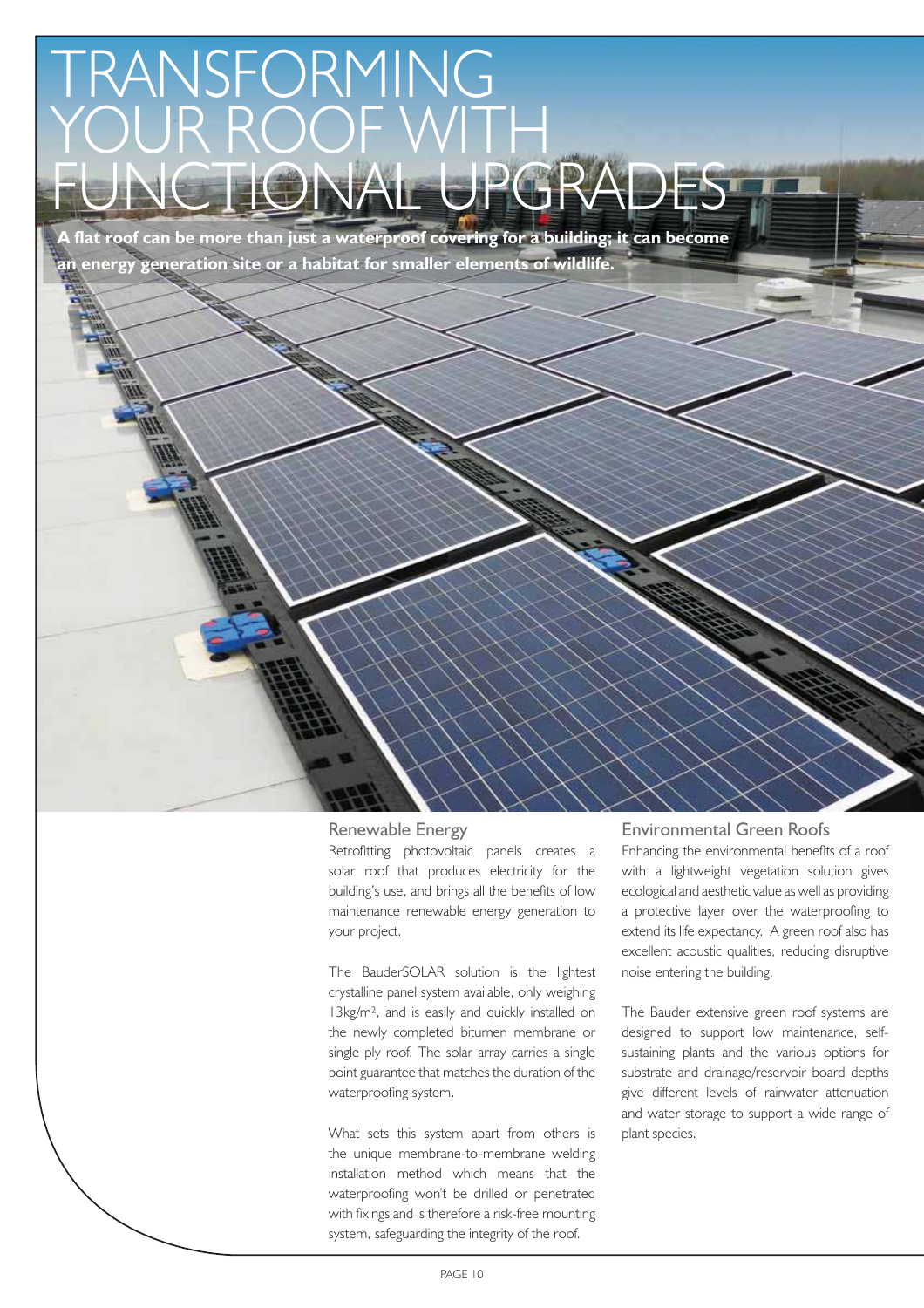



## BAUDER )UALI I Y GUARANTEED

### Installations

You can be assured that whatever refurbishment work is performed on your building's roof it will be of the absolute highest quality, as we only allow fully trained and certified Bauder approved contractors to install our roofing systems.

Once your roofing works commence, our team of site technicians will inspect the workmanship at key stages to ensure that the standards required to meet our guarantee are fulfilled, as well as providing you with easy to understand reports on how the works are progressing.

### **Guarantees**

Your roof refurbishment works will be backed up by what we can confidently claim to be the most comprehensive guarantee range in today's roofing industry, giving you total reassurance with regards to the future performance of your building's roof.

Unlike others in the market, the Bauder guarantee covers product, design and workmanship on the specified system. Our guarantee provides you with complete satisfaction and will be bespoke to your project and its requirements.

We issue our guarantees unreservedly as part of our service because we monitor quality every step of the way from manufacture to installation.

Products supplied by Bauder (exclusions exist).

- **Norkmanship and installation of Bauder** products by our Approved Contractors.
- **Design, advice, formula and specification** where Bauder products are concerned.
- **Financial loss from building damage due to**  faulty manufacture or installation of Bauder products.
- **Consequential damage through Bauder**  waterproofing system failure due to faulty manufacture or installation of Bauder products.